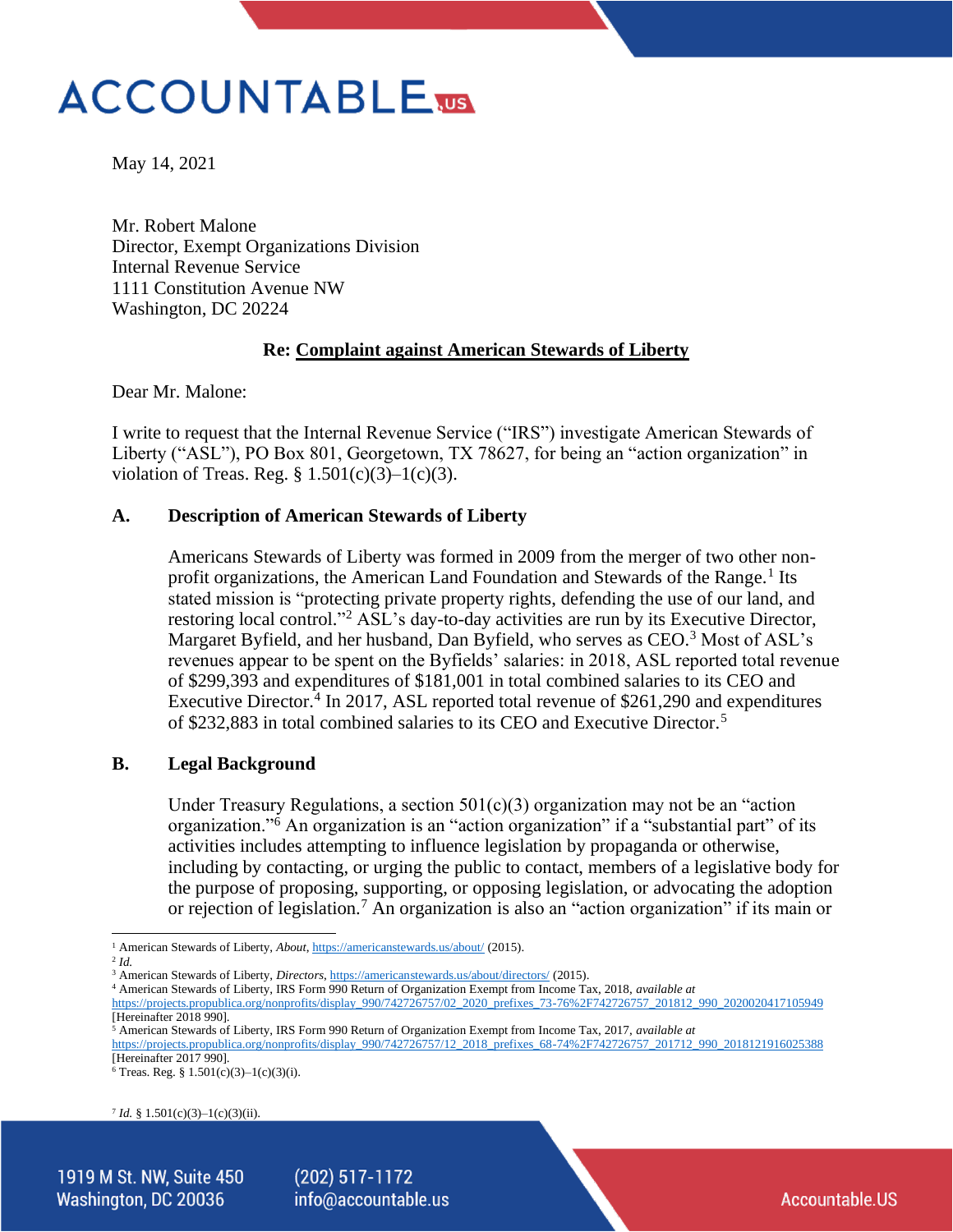primary objective or objectives may be attained only by legislation or a defeat of proposed legislation, and it advocates, or campaigns for, the attainment of such main or primary objective or objectives as distinguished from engaging in nonpartisan analysis, study, or research and making the results thereof available to the public.<sup>8</sup> "Legislation" includes "action by the Congress, by any State legislature, by any local council or similar governing body, or by the public in a referendum, initiative, constitutional amendment, or similar procedure."<sup>9</sup>

# **C. American Stewards of Liberty's Substantial Activities to Influence Legislation**

A review of ASL's activities shows substantial lobbying and a primary objective that may be attained only by legislation or defeat of proposed legislation.

## *Opposition to 30 x 30 Legislation*

ASL's most prominently featured project on its website is a guide to opposing "30 x 30" by securing resolutions from county and special district governments ("ASL Guide").<sup>10</sup> "30 by 30" refers to a target of conserving 30 percent of land and 30 percent of ocean waters by 2030 to address the rapid loss of biodiversity and use natural ecosystems to mitigate climate change.<sup>11</sup> The ASL Guide provides instructions to "Contact your County" Commissioners and Special District Directors in your area and make sure they are aware of the 30 x 30 agenda;" "Ask your local government boards to adopt a Resolution opposing the 30 x 30 agenda," and encourage others to contact their representatives to oppose 30 x 30 legislation.<sup>12</sup>

The ASL Guide includes two model resolutions with the instructions that "(1) the first is designed for Counties with significant areas of federal land ownership; and (2) the second is designed for Counties where the land is primarily privately owned. These resolutions provide language for opposing the 30 x 30 agenda and are intended to be modified, as appropriate, by the approving entity. Both of these resolutions can also be used by a special district, or even a State."<sup>13</sup> The ASL Guide is therefore not nonpartisan analysis it advocates for specific legislation.

ASL lobbies local governments to pass resolutions opposing the 30 x 30 agenda: In its newsletter, ASL wrote, "We are calling on local governments across this great nation to follow Garfield County and pass a resolution opposing 30 x 30." <sup>14</sup> ASL Executive Director Margaret Byfield has presented to local government officials to press her case

 $8 Id. \S 1.501(c)(3)-1(c)(3)(iv).$ 

<sup>&</sup>lt;sup>9</sup> *Id.* § 1.501(c)(3)–1(c)(3)(ii).

<sup>&</sup>lt;sup>10</sup> See American Stewards of Liberty,<https://americanstewards.us/> (accessed May 5, 2021); American Stewards of Liberty, *How to Fight the 30 x 30 Program*, [https://americanstewards.us/how-to-fight-the-30-x-30-program/.](https://americanstewards.us/how-to-fight-the-30-x-30-program/) 

<sup>11</sup> Liki Pike, *Biden wants to triple protected lands*, Vox.com (Jan. 27, 2021, 1:20 PM EST)[, https://www.vox.com/22251851/joe-biden-executive](https://www.vox.com/22251851/joe-biden-executive-orders-climate-change-conservation-30-by-2030)[orders-climate-change-conservation-30-by-2030.](https://www.vox.com/22251851/joe-biden-executive-orders-climate-change-conservation-30-by-2030)

<sup>&</sup>lt;sup>12</sup> American Stewards of Liberty, *Guide to Fight the 30 x 30 Land Grab*, [https://americanstewards.us/wp-content/uploads/2021/02/Guide-to-](https://americanstewards.us/wp-content/uploads/2021/02/Guide-to-Fight-30-x-30-v2.pdf)[Fight-30-x-30-v2.pdf.](https://americanstewards.us/wp-content/uploads/2021/02/Guide-to-Fight-30-x-30-v2.pdf)

<sup>13</sup> *Id.* 

<sup>14</sup> American Stewards of Liberty, *Liberty Matters News Service, Issue 3*[, https://americanstewards.us/liberty-matters-news-service-issue-3/.](https://americanstewards.us/liberty-matters-news-service-issue-3/)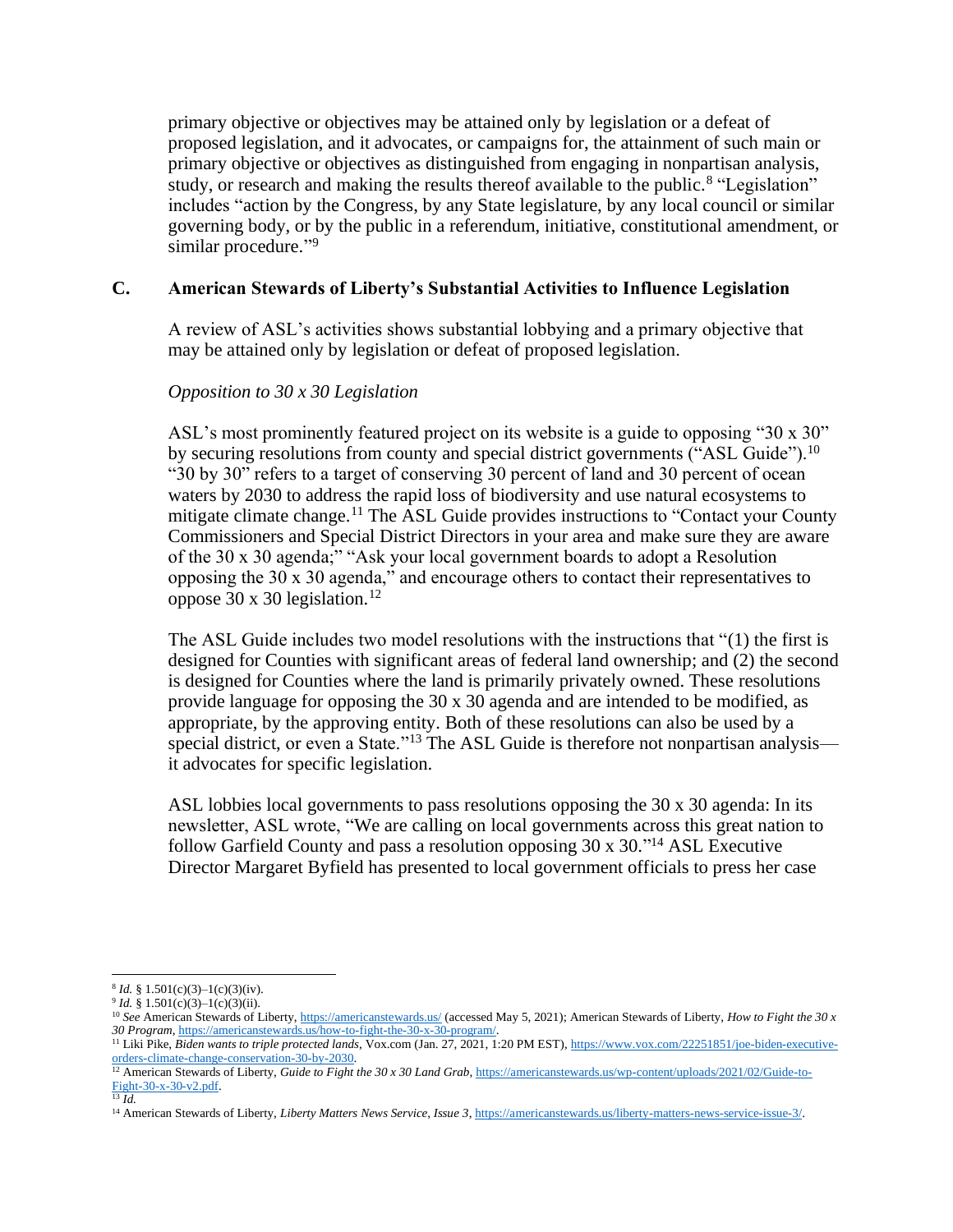against the 30 x 30 target.<sup>15</sup> ASL's website tracks more than 30 counties in the United States that have passed or are considering a resolution similar to its model resolution.<sup>16</sup>

ASL also conducts grassroots lobbying against federal legislation associated with the 30 x 30 target. At an event on the issue, Executive Director Margaret Byfield said of ASL's newsletter, Liberty Matters News Service, "It's one of the reasons we have the Liberty Matters News Service is so we can keep you informed on a national level, so when an issue comes up, like HR 803, we need to mobilize everyone across the country to call your congressman, that we can alert you guys."<sup>17</sup>

Drafting model resolutions for county governments to pass, grassroots lobbying at the local, state, and federal level, and direct local lobbying are all "attempting to influence legislation" that would qualify ASL as an "action organization" because the 30 by 30 opposition program is a significant part of its activities and a primary objective of the organization.<sup>18</sup>

#### *Other Lobbying Activities*

Although ASL's current lobbying focus appears to be on opposing the 30 by 30 conservation target, its website claims other "victories" that appear to have been significant lobbying programs: $19$ 

Led the defeat of the Conservation and Reinvestment Act (CARA) and the National Heritage Rivers Act by educating our members and policymakers as to why the proposals would dramatically erode private property rights in America. The bills gave even more regulatory power and condemnation money to federal agencies. Even though we were told nothing could stop the passage of CARA, we prepared an in-depth white paper on the act that clearly set forth the problems with the proposal; then we distributed it nationwide. This report is credited with changing the minds of many policymakers, which ultimately led to the bill's defeat. Through a similar campaign, we stopped three grazing bills in the 1990s that would have dramatically restricted private ownership of water in the West. Landowners would have seen their water rights confiscated by federal agencies through even more stringent environmental regulations than are authorized today. …

[https://m.facebook.com/1378130172259038/videos/596911841218220.](https://m.facebook.com/1378130172259038/videos/596911841218220)

<sup>15</sup> *See* Spike Jordan, *'30 x 30' — Progressives pushing for massive federal land grab*, The Fence Post (Mar. 5, 2021),

<https://www.thefencepost.com/news/30-x-30/> ("Byfield will be giving ranchers, landowners, and county government officials strategies for fighting the 30 x 30 plan during a presentation at the Valentine High School Auditorium on Tuesday, March 9, at 6 p.m. Central . . . It's just one of the many presentations she's been putting on since 30 x 30 was released to educate and mobilize landowners and county government officials to fight back against federal overreach.") Videos of some of the presentations are available on Facebook:

<sup>16</sup> American Stewards of Liberty, *Counties Opposed to the 30 x 30 Program*[, https://fight30x30.americanstewards.us/passed-](https://fight30x30.americanstewards.us/passed-resolutions?utm_source=newsletter&utm_medium=email&utm_campaign=issue_8_liberty_matters_news_service&utm_term=2021-05-05)

[resolutions?utm\\_source=newsletter&utm\\_medium=email&utm\\_campaign=issue\\_8\\_liberty\\_matters\\_news\\_service&utm\\_term=2021-05-05.](https://fight30x30.americanstewards.us/passed-resolutions?utm_source=newsletter&utm_medium=email&utm_campaign=issue_8_liberty_matters_news_service&utm_term=2021-05-05) <sup>17</sup> American Stewards of Liberty, *30 x 30 Land Grab* at 01:09:40 (April 20, 2021),

[https://www.facebook.com/1378130172259038/videos/596911841218220.](https://www.facebook.com/1378130172259038/videos/596911841218220)

<sup>18</sup> *See* Treas. Reg. § 1.501(c)(3)–1(c)(3).

<sup>19</sup> American Stewards of Liberty, *Victories*,<https://americanstewards.us/historical-victories/> (2015).